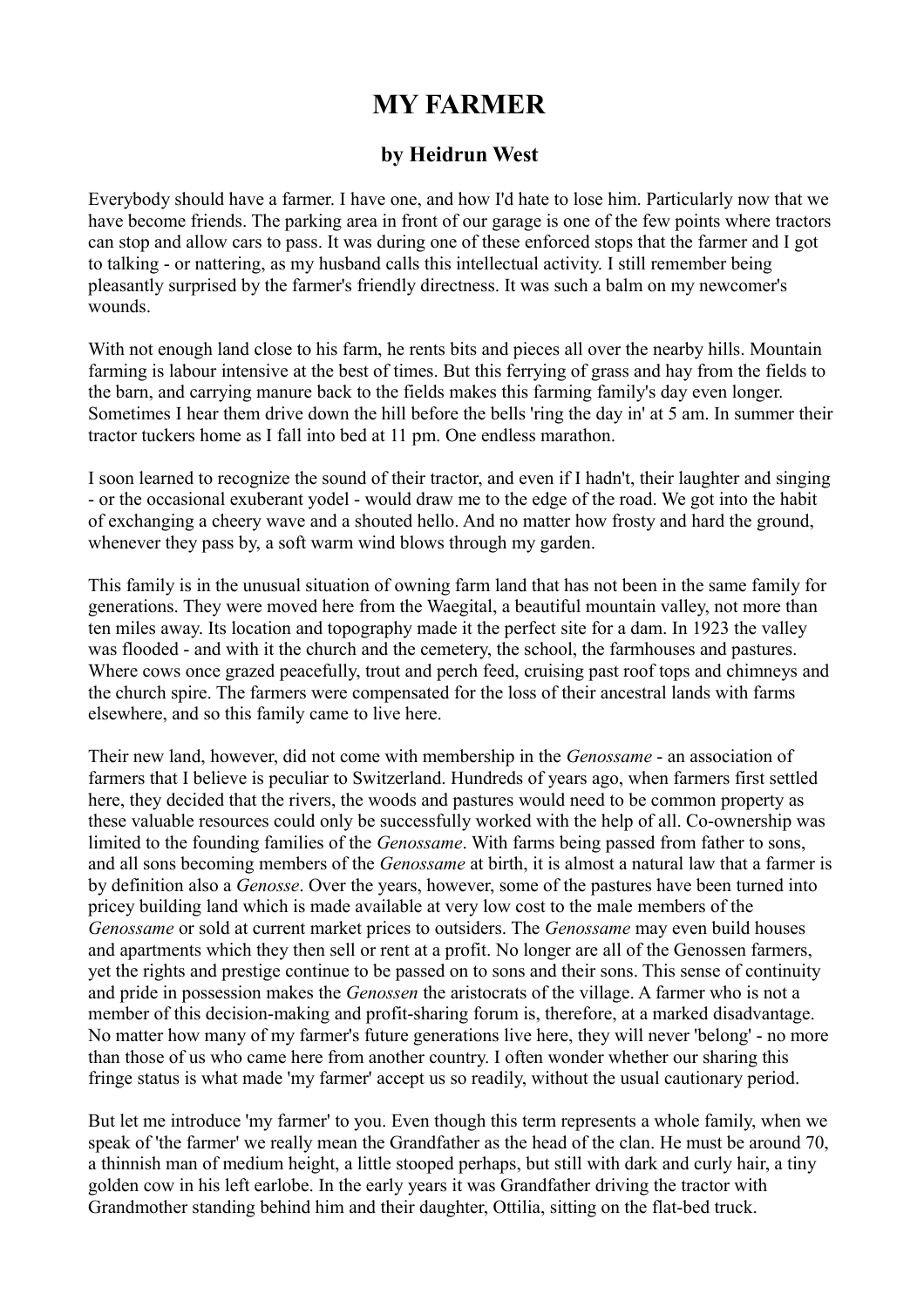Sometimes, when he was alone, he would stop for a rest and treat me to a bit of his life. "I'm happy at home," he told me, breaking into a contented smile. "I don't go anywhere, not even to the Beiz. Once a year I go to the farmer's market in Uznach, about 15 kilometres away, and that's enough." But once, he wanted me to know, he had even been to Zurich, not to discover city life, mind you, but to change trains on his way to the Aargau area where he was serving his military duty. And yet he does enjoy my birthday cards with pictures of the New York skyline or the harbour in Shanghai. "As long as I don't have to go there," he keeps saying, a mischievous glint in his eyes.

Gradually Grandfather's place on the tractor has been taken over by Ottilia or one of his grandsons. But since his accident in June, he has hardly been able to leave the farm at all. I visited him in hospital and brought him his favourite *Stumpen*, a Swiss cigar. He sat on the edge of the bed, looking smaller and thinner. While we were talking, he kept looking out the window to the hill where the others were working harder than ever to make up for his share of the workload. "We were lucky," he said, cradling· his left arm in a heavy bandage from fingertips to elbow. His eldest grandson had been driving the tractor as they were picking up freshly cut grass on a very steep slope. He had been walking alongside and pushing the tractor with his right arm. "All of a sudden there was a *Chlöpf*, a terrific noise, the tractor overturned, pinning my left arm underneath it. It caught the dog too. Poor little Senn bit me in my right hand in his final pain."

Fortunately, some other farmers had seen the tractor suddenly disappear from sight and came to investigate. His grandson had hit his head badly on the cabin frame, "blood was running all over him" and he had also injured his knee. "He needs treatment, too," Grandfather reported. "But he can't go to hospital now, not while I am here. That will have to wait until I can work again." Out of the window he looked, longingly, sadly. "We have learnt a lot, you know, we just went on to steeper and steeper ground, a little further each time. No telling what would have happened if the tractor had turned over once more. ', He cried when I left, and I felt like crying, too. It was more than the crushed arm. It was his dignity that had been broken along with the bones - the dignity to do his share of the work.

Grandmother's hair is streaked with grey. Wearing a dark skirt, dark woollen stockings and high leather boots - irrespective of the weather - she looks more robust than Grandfather. But she, too, is rarely on the tractor these days. "My legs hurt too much to work in the fields," she says. Yet, almost seventy years old, she still does all the cooking, washing and mending for a household of seven without the help of an automatic washing machine, a dishwasher, an electric sewing machine. She hates to admit that it is almost too much for her now.

But Grandmother does enjoy talking, on the phone and otherwise. I can never call up to order eggs without being given the exact status of her health, plus an in-depth record of her neighbour's ailments. Then I am informed about farm life. At one time, it was the cows that were giving less and less milk and would have to be moved to another barn. A 'diviner' had discovered a deep water vein beneath their barn which had affected the cows' well-being. "Maybe if you moved your bed," Grandmother advised me, "your backache would go away too."

Another time it was the hens that were not laying and would have to be killed because someone had given them the evil look. "You won't understand this," she said, "you're not a Catholic, are you?" Not that I saw any correlation between poultry and religion, but I have learnt that it is no good interrupting her train of thought. "Anyway," she went on, "it's a punishment not going to Church regularly and having failed the Church in some other way. Even though," she indignantly pointed out, "my youngest grandson serves as altar boy. So these poor hens will have to leave this lovely earth; there is nothing else we can do with them."

Fortunately she knew just what to do about the evil eye. They would get new hens and as soon as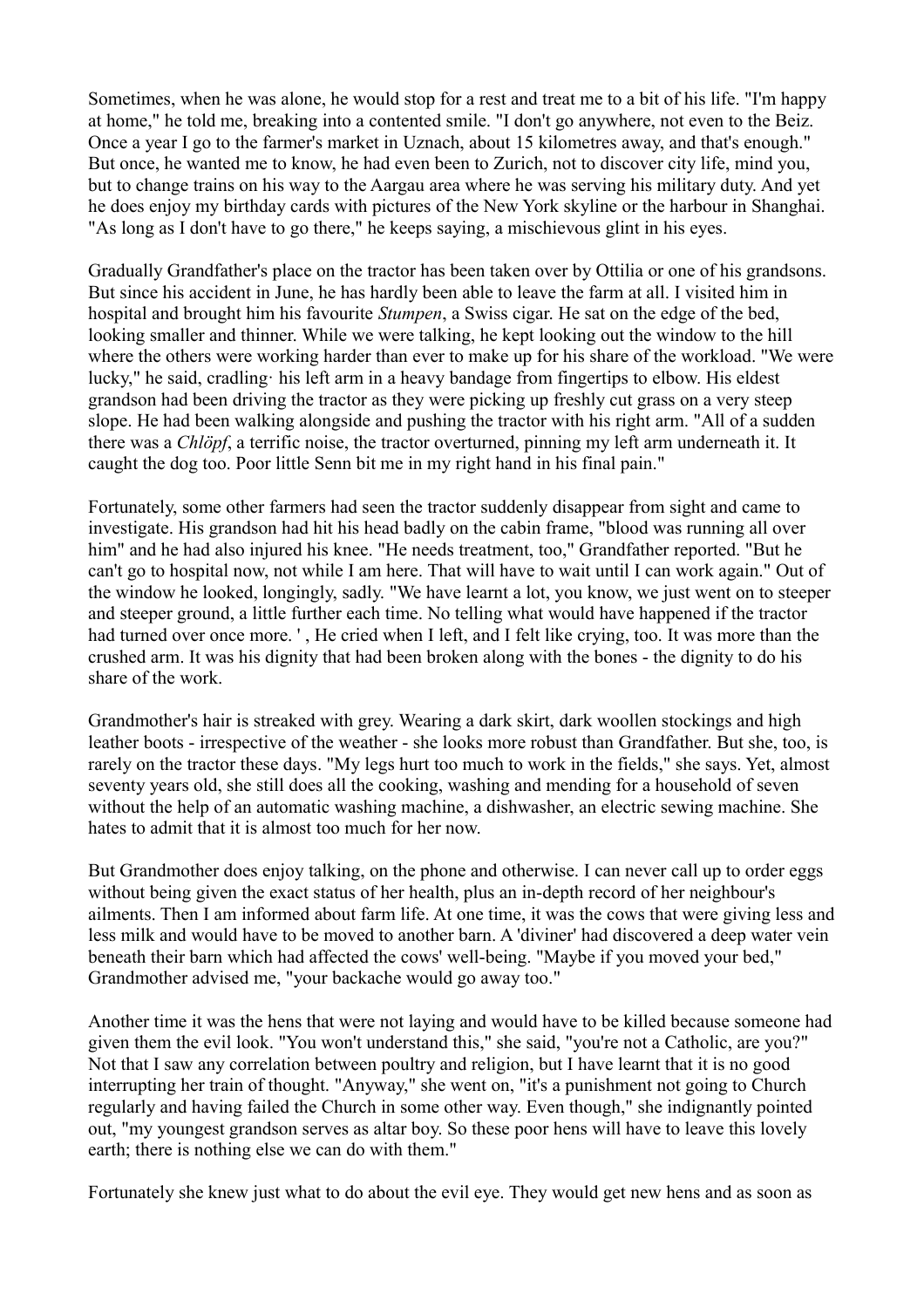they were laying, she would send some eggs down to me. True to her word, some months later I found the usual bag at the front door, containing not only eggs but the healthy smell of twenty cows and their calves in a warm and humid barn. Each egg was painstakingly wrapped in newspaper carefully torn into squares. Egg boxes wouldn't help much, as those hens have never heard of uniform, standardized, neutralized production methods. The eggs not only vary in size, shape, texture and colour, but they also bear traces of earth and grass; occasionally a feather sticks to the shell. Lacking the efficiency of pre-programmed supermarket hens - who undoubtedly lay their eggs directly into boxes - these hens hide their eggs all over the farm and it is up to the youngest grandson to find them. Their taste? Incomparable.

I only hope the fox does not discover this generation of hens. Or else he will go the way his cousin went: shot down and roasted. "He didn't even taste so bad," Grandmother assured me.

Strange as some of her tales sound, there may be an underlying truth that escapes our scientific analysis. Dependent on the weather, on the quality of the soil, absorbed, by caring for their animals and their fields, these farmers have retained a link to nature we have lost. Maybe this link enables them to detect influences we cannot even imagine to exist. Producing food, after all, is a matter of survival to them. Many of us fool ourselves that it is the responsibility of the supermarket.

Unlike her mother, Ottilia never talks for the sake of talking. But her words have punch. If I look sick, she will let me know it immediately. If something troubles her, she'll come right out with it, expecting me to do the same. When I came back after two years abroad, she welcomed me, "Hey, you really have turned grey! Did you have problems?" The warm concern in her question more than made up for my injured vanity. By nature jolly, she accepts the hardships of her life, and she certainly has her ample share of those, with a shrug and a laugh - like bad weather one cannot change.

Built like a rotund pillar of strength, she handles the tractor with the certainty of a sleepwalker. Ottilia lives in trousers and never seems bothered by wet and cold weather, rarely wearing more than a dark sweater or a blue cotton jacket. Rain has to fall in sheets, the wind cut your skin with a knife of ice before she dons one of her three hats - the brown woollen one, the olive felt hat like the baddies wear in films, or the wide-brimmed black one. Ottilia wears her hats on the back of her head, giving her an air of jauntiness, the me against-the-world look. And why not? A woman who does the work of at least one man, if not two, has the right to wear a man's hat any way she pleases. Right? Right.

Her sons take after her, big and husky, yet good-natured and soft-hearted like puppies. The oldest two, hardly twenty, drive and smoke as if they had been doing so all their lives - Sepp with pipe and a Jeep, Toni with a cigar and a tractor. They are strong. Once, I had already broken several tools trying to remove a bush - without even budging it. I called Sepp as he was driving past. Very coolly, the unlit pipe in mouth, he pulled, once, maybe twice, and out it was - roots and all. Not a word, no effort and no further tools were wasted- a shy smile betrayed the careful economy of action. The youngest, Heiri, still rides past us on his moped four times a day to and from school. Slimmer than his older brothers, with his grandfather's curly dark hair, his gold-rimmed glasses, he delivers the eggs with the courtesy of an English butler.

Our friendship has reaped many treats, though I never really know what I do to deserve such generosity. In June I found a crate of glossy black cherries at the front door which I know took hours to pick. Even if they had allowed me to pay for them, cherries of that perfection would still have been a rare gift. The cherries were followed by plums in September, apples in October.

But the real treat is not for me but for my garden. I believe that we should be as good to the earth as